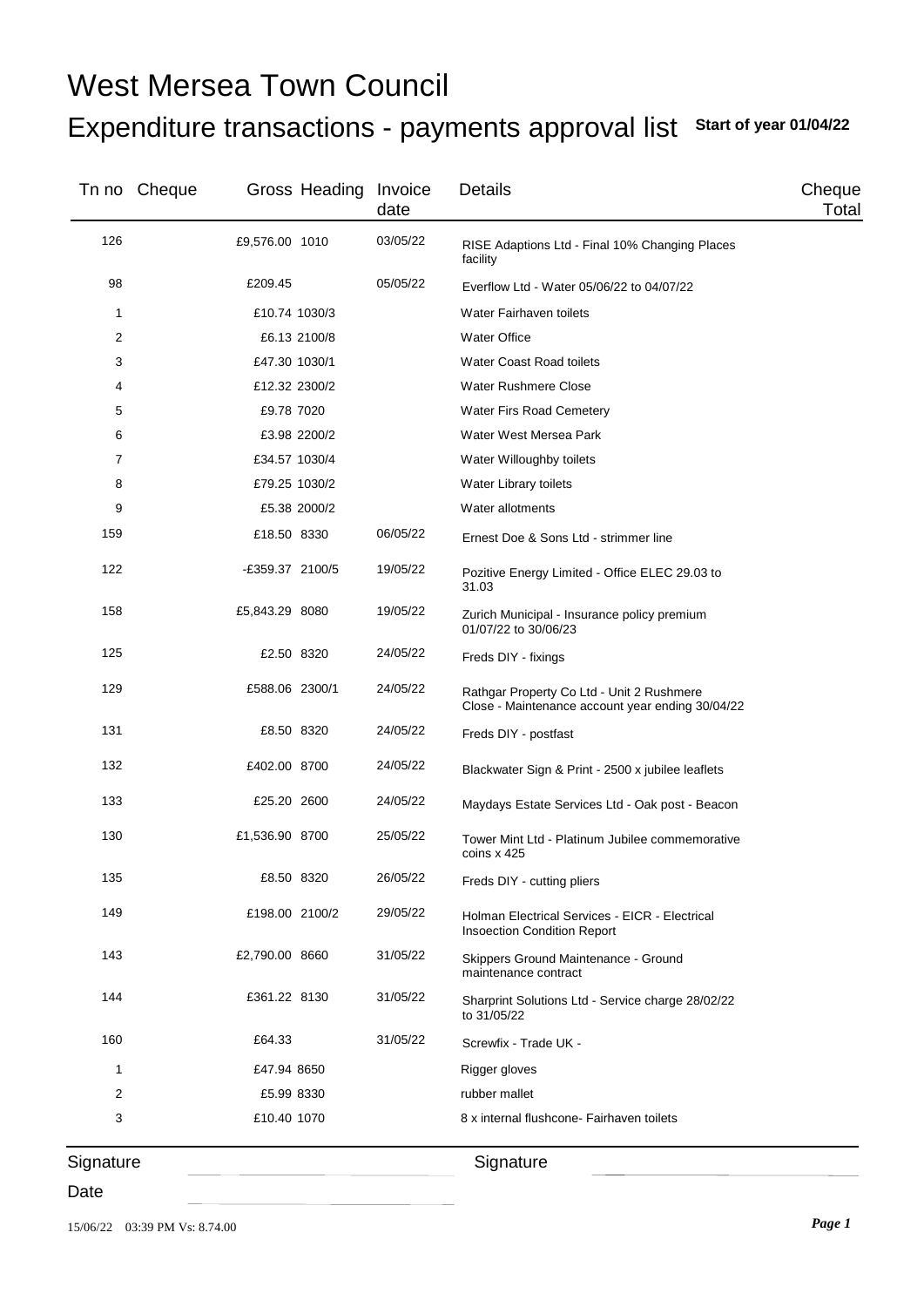## Expenditure transactions - payments approval list **Start of year 01/04/22** West Mersea Town Council

|     | Tn no Cheque |                  | Gross Heading Invoice | date     | <b>Details</b>                                                                               | Cheque<br>Total |
|-----|--------------|------------------|-----------------------|----------|----------------------------------------------------------------------------------------------|-----------------|
| 138 |              | £150.00 8060     |                       | 01/06/22 | Chestnut Associates - H&S Monthly retainer                                                   |                 |
| 157 |              | £3.49 8700       |                       | 01/06/22 | Gary Petley - Expenses reimbursement - copper<br>compression ring for Beacon burner          |                 |
| 148 |              | £360.00 7120     |                       | 02/06/22 | Mersea Mowers - 3 x grass cutting Church Yard<br>and Green 26/04 20/05 31/05                 |                 |
| 150 |              |                  | £12.30 1040/3         | 04/06/22 | OPUS Energy Limited - Fairhaven toilets Elec<br>04/05/22 to 03/06/22                         |                 |
| 151 |              |                  | £28.93 1040/2         | 04/06/22 | OPUS Energy Limited - Elec library toilets<br>04/05/22 to 03/06/22                           |                 |
| 152 |              |                  | £16.32 1040/4         | 04/06/22 | OPUS Energy Limited - Elec Willoughby toilets<br>04/05/22 to 03/06/22                        |                 |
| 153 |              | £53.94 1040/1    |                       | 04/06/22 | OPUS Energy Limited - Elec Coast Rd toilets<br>04/05/22 to 03/06/22                          |                 |
| 154 |              | £211.94          |                       | 05/06/22 | Everflow Ltd - Water bill 05/0722 to 04/08/22                                                |                 |
| 1   |              | £11.09 1030/3    |                       |          | Fairhaven toilets                                                                            |                 |
| 2   |              |                  | £6.34 2100/8          |          | 10 Melrose Road                                                                              |                 |
| 3   |              | £47.79 1030/1    |                       |          | <b>Coast Road toilets</b>                                                                    |                 |
| 4   |              | £12.63 2300/2    |                       |          | <b>Rushmere Close</b>                                                                        |                 |
| 5   |              | £9.91 7020       |                       |          | <b>Firs Road Cemetery</b>                                                                    |                 |
| 6   |              |                  | £4.11 2200/2          |          | West Mersea Park                                                                             |                 |
| 7   |              | £31.94 1030/4    |                       |          | Willoughby toilets                                                                           |                 |
| 8   |              | £82.58 1030/2    |                       |          | Library toilets                                                                              |                 |
| 9   |              |                  | £5.55 2000/2          |          | Allotments                                                                                   |                 |
| 147 |              | £816.00 8700     |                       | 06/06/22 | Marks Tey Radio - Public address facilities for<br>Beacon Lighting Jibilee event on 02/06/22 |                 |
| 182 |              | £450.00 7000     |                       | 06/06/22 | Nigel Thompson - Grave digging costs 25.05.22                                                |                 |
| 187 |              | £183.78 8170     |                       | 06/06/22 | Fidelity Group Communications - Broadband, VoIP<br>call charges, mobile rental and calls     |                 |
| 155 |              | £2,500.00 8660   |                       | 07/06/22 | Skippers Ground Maintenance - Short term playing<br>field mowing and sports pitch marking    |                 |
| 176 |              | £1,725.00 2300/1 |                       | 07/06/22 | Richard Pearson & Partners - Unit 2 Rushmere<br>Close rent quarter 24 June 22 to 23 Sept 22  |                 |
| 156 |              | £7.03 1070       |                       | 08/06/22 | Freds DIY - 1.5 pipe clips, red rawplugs -<br>Fairhaven toilets                              |                 |
| 161 |              | £12.00 1070      |                       | 08/06/22 | Freds DIY - weathermate - Fairhaven toilets                                                  |                 |
| 179 |              | £35.00 7010      |                       | 08/06/22 | J. K. May - memorial plaque                                                                  |                 |
| 186 |              | £420.00 8020     |                       | 08/06/22 | Janet E Stobart FCCA - Internal audit for year<br>ended 31 March 2022                        |                 |

**Signature**